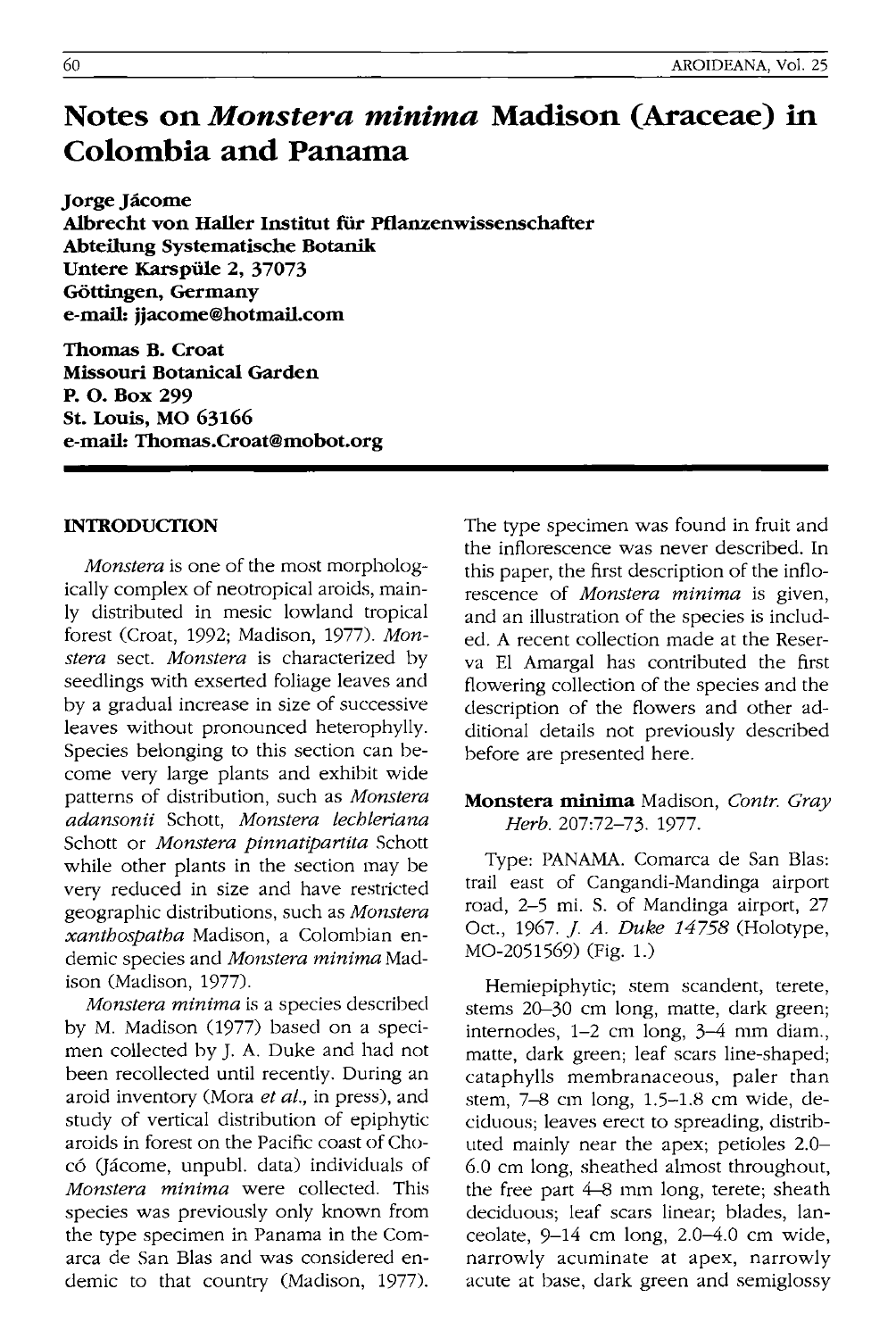

Fig. 1. *Monstera minima*. M. Madison. A. habit; B. Inflorescence; C. detail of flower arrangement on the spadix; D. Pistil, side view (Drawing by H. Arellano).

above, slightly paler and semiglossy below; primary lateral veins inconspicuous or slightly sunken above, slightly prominent and concolorous below; minor veins indistinct. Inflorescence erect, 1 per axil, erect; peduncle 16-18 cm long, 3-4 mm

diam., light green, matte; spathe 6.5-7.5, 3.2-4.0 cm wide, creamy yellow, ellipsoid, matte; spadix white, 4.4 cm long, 0.9-1 cm diam., cylindrical, creamy yellow; flowers prismatic, 2.5 mm diam., 3.5 mm long; immature stamens 1.5 mm long; fllaments 0.5